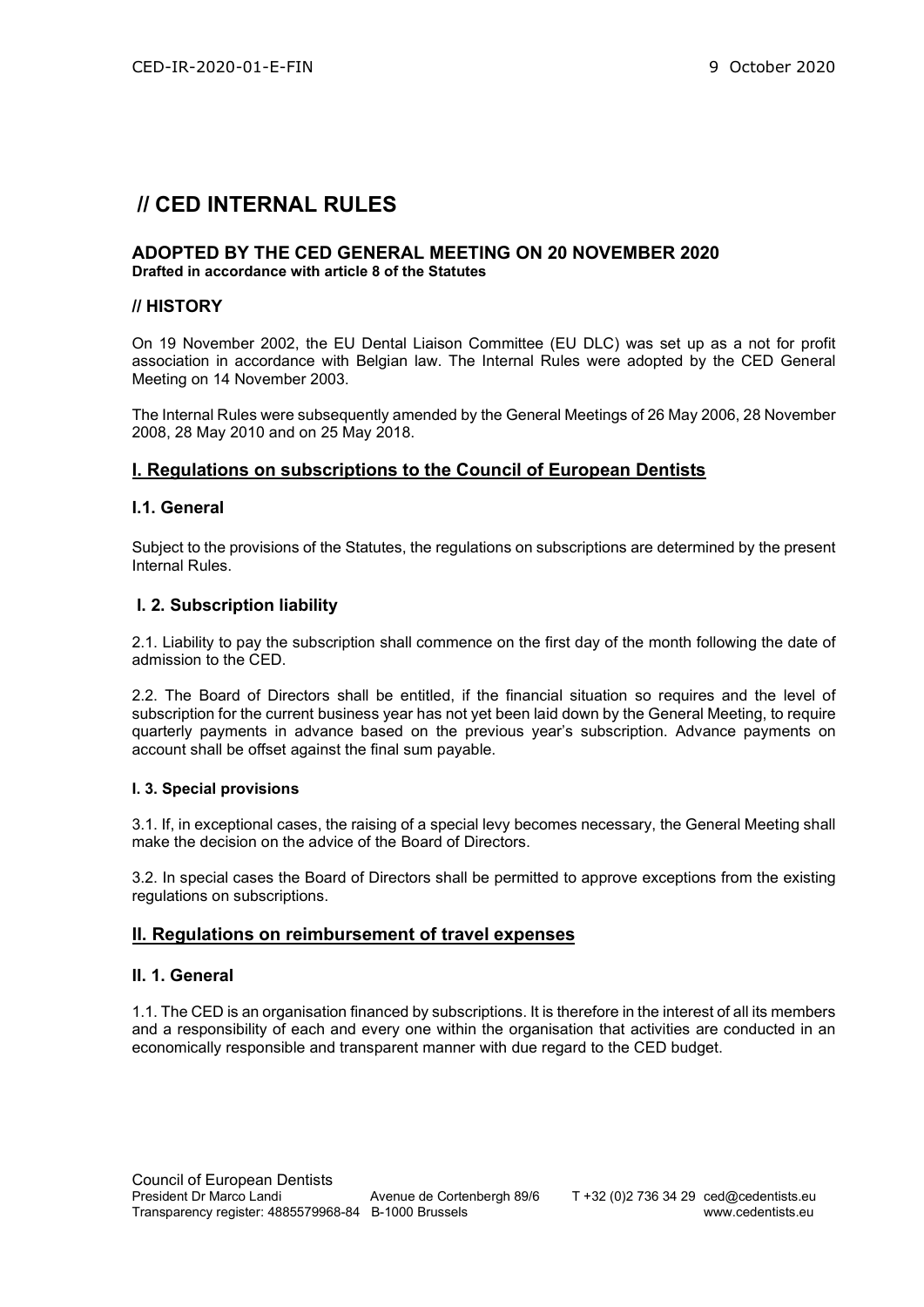1.2. Travel expenses (travel, accommodation, subsistence) for General Meetings, for Board Meetings, for Working Group and Task Force meetings shall be covered by the Member, Affiliate Member and Observer Associations.

1.3. Travel expenses for all other activities (e.g. meetings, workshops etc. of other organisations) shall as well be covered by the Member, Affiliate Member and Observer Associations.

# II. 2. Eligibility for reimbursement

For meetings other than 1.2. and 1.3. above, where (i) the Board or the GM mandates an individual to attend a meeting on behalf of the CED, or (ii) in cases of travel where the Member Association or host organisation cannot cover the costs, the participant can apply in advance for reimbursement by the CED. The participant must apply on the CED authorization form and must explain why the travel is important for the CED. Reimbursement can be granted only if the travel is deemed important for the CED.

#### II. 3. Decision on reimbursement

The decision is taken by the Treasurer of the CED, or, if the Treasurer is not sure, by the Board.

#### II. 4. Costs covered

Costs for flights (or trains if this is the primary means of travel) are covered up to a limit set by the GM at budget time each year. 'Per diem' rates based on the EC-funded travel scheme shall be used as a maximum claimable amount for all other expenses – accommodation, meals, local travel, and sundry expenses. These rates are part of the annex to these rules and will be revised as deemed appropriate by the Board.

#### II. 5. Submission of claims

Reimbursement can only be made following receipt of a formal invoice from the participant, and this must be supported by the original receipts. Claims should be submitted to the CED Brussels Office as soon as possible and no later than 6 weeks after the event.

#### III. Board of Directors

#### III. 1. General

1.1. Subject to the provisions of the Statutes, the authority and functioning of the Board of Directors are determined in the present Internal Rules.

1.2. The Board of Directors may determine the details of the procedure to be followed by the Board of Directors at meetings and in other circumstances in accordance with the Statutes and the present Internal Rules.

#### III. 2. Attendance of meetings

2.1. The normal attendance at meetings of the Board of Directors shall be the Directors themselves and the members of the CED Brussels Office. A Delegate from the Member Association hosting a CED meeting of the Board of Directors and a General Meeting is also invited as a non-voting guest to attend meetings of the Board of Directors the year preceding the hosting year until the meeting that that Member Association hosts.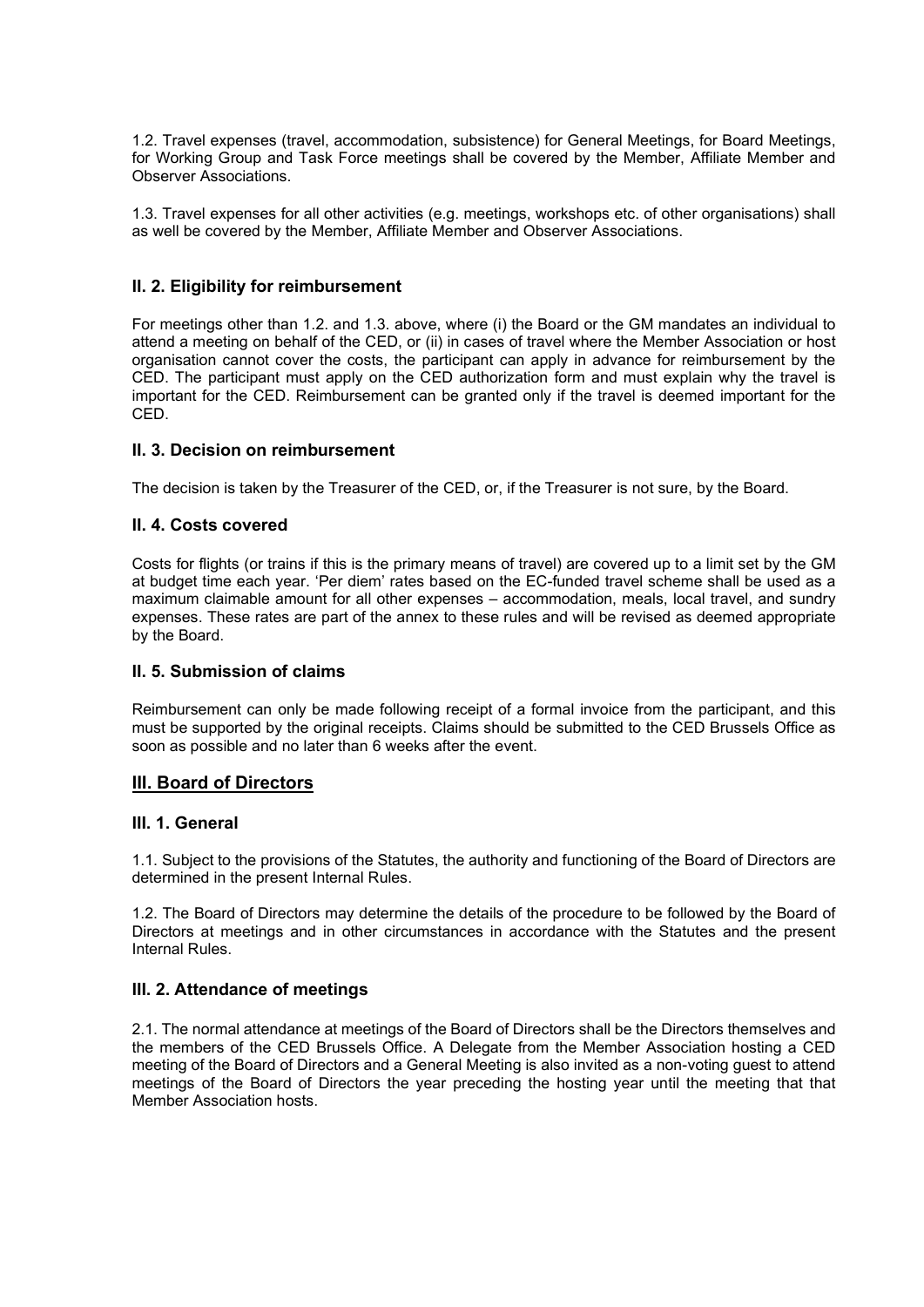2.2. Experts may be co-opted to the Board of Directors, provided that the CED shall not incur costs without the prior approval of the General Meeting of the CED. The General Meeting will define the scope of authority of the co-opted experts and the budget allocated to the Board in this respect.

# III. 3. Defining of the agenda

The President shall, in cooperation with the CED Brussels Office set the agenda of meetings of the Board of Directors and include those Directors' suggestions received by the deadline set by the CED Brussels Office.

# III. 4. Voting

All ballots shall be based on the principle of a simple majority of valid votes.

#### III. 5. Addressing national institutions or bodies

The Board of Directors will not address any national institution or body in any Member Country, Affiliate Member Country or Observer Country without the prior and explicit consent of the Member Association(s), Affiliate Member Association(s) or Observer Association(s) from the country concerned.

# III. 6. Participation in Working Groups and Task Forces

Each Director shall be member of at least one of the Working Groups or Task Forces, and be responsible for following up on its working on a particular topic of the CED beyond the activities and results of the Working Group concerned, e.g. with regard to political actions.

# IV. Working groups

# IV. 1. General

The General Meeting of the CED may create Working Groups to carry out whatever task it requires for the achievement of its established aims. The method of working shall be decided upon by the General Meeting when the Working Group is established.

# IV. 2. Terms of reference

Each Working Group shall have specific terms of reference clearly defined in advance of, or at the time of, its establishment. The terms of reference shall be approved by the General Meeting.

#### IV. 3. Length of mandate

The mandate of a Working Group shall be for a period not exceeding two years, which may be extended only by the General Meeting, in accordance with the Statutes.

# IV. 4. Chair

4.1. The Chairperson of each Working Group shall be appointed by the General Meeting. The Chairperson of the Working Group shall report on its progress in writing to the Board of Directors at least a month before each General Meeting.

4.2. If the Chairperson of a Working Group resigns from his position, he shall, jointly with the other members of the working group, appoint a successor from within the Working Group to follow up on his tasks. The Board of Directors will be notified thereof.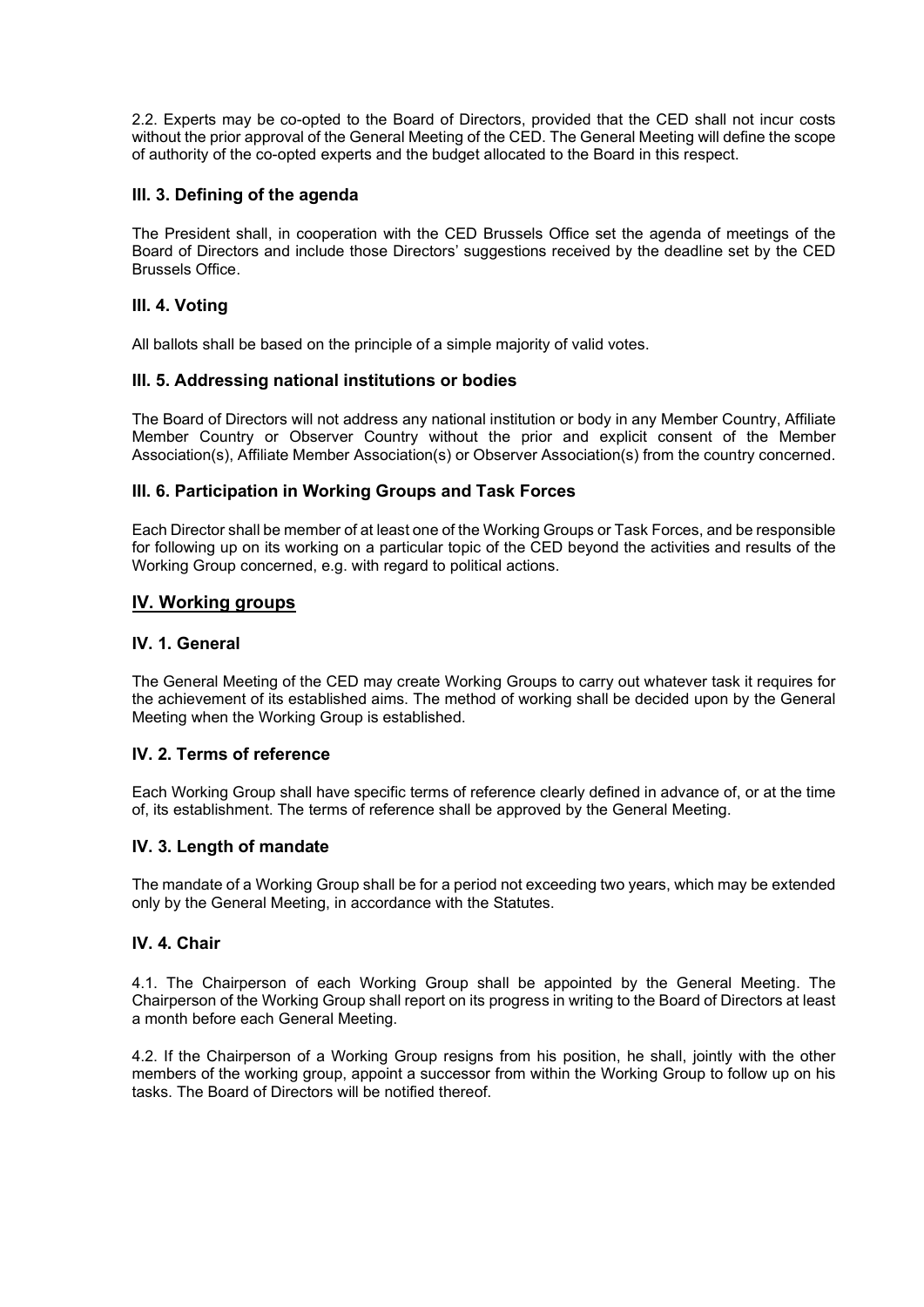4.3. Only representatives of Member Associations may be appointed as Chairpersons of Working Groups.

# IV. 5. Members of the Working Group

5.1. Each Member and Affiliate Member shall have the right to appoint, at its discretion, one representative to each Working Group.

5.2. Should a member of a Working Group with an important portfolio withdraw from the working group, he or she shall inform the Chairperson of that Working Group immediately. The Chairperson of the Working Group will take measures to ensure that the work continues.

# IV. 6. Meetings

6.1. Wherever possible, the members of a Working Group will communicate by tele-conferencing or electronic means to avoid unnecessary meetings.

6.2. When a meeting is to be held, the agenda and any working documents should be sent to the Board of Directors and the CED Brussels Office at least a week before the date of the meeting.

6.3. Minutes will be kept of each meeting of Working Groups and should be sent to the Board of Directors and the CED Brussels Office.

# IV. 7. Working Group expenses

Each Member and Affiliate Member Association bears the costs (such as those for travel, room hire and translation of documents) of the Working Group member it has provided. In exceptional cases, Working Groups may seek prior approval by the General Meeting of extraordinary costs arising from their work.

# V. Task Forces

#### V. 1. General

1.1. The Board of Directors may establish Task Forces.

1.2. The rules of procedure will be laid down by the Board of Directors upon the creation of the Task Force in accordance with the Statutes and Internal Rules.

1.3. The general principle is that each Member Association and Affiliate Member Association bears the cost of the Task Force member it has provided.

1.4. All Task Forces operate under control of the Board of Directors.

# V. 2. Terms of reference

Each Task Force shall have specific terms of reference clearly defined in advance of, or at the time of, its establishment. The terms of reference shall be determined by the Board of Directors.

#### V. 3. Length of Mandate

The mandate of a Task Force shall be for a period not exceeding two years which may be extended only by a decision of the Board of Directors.